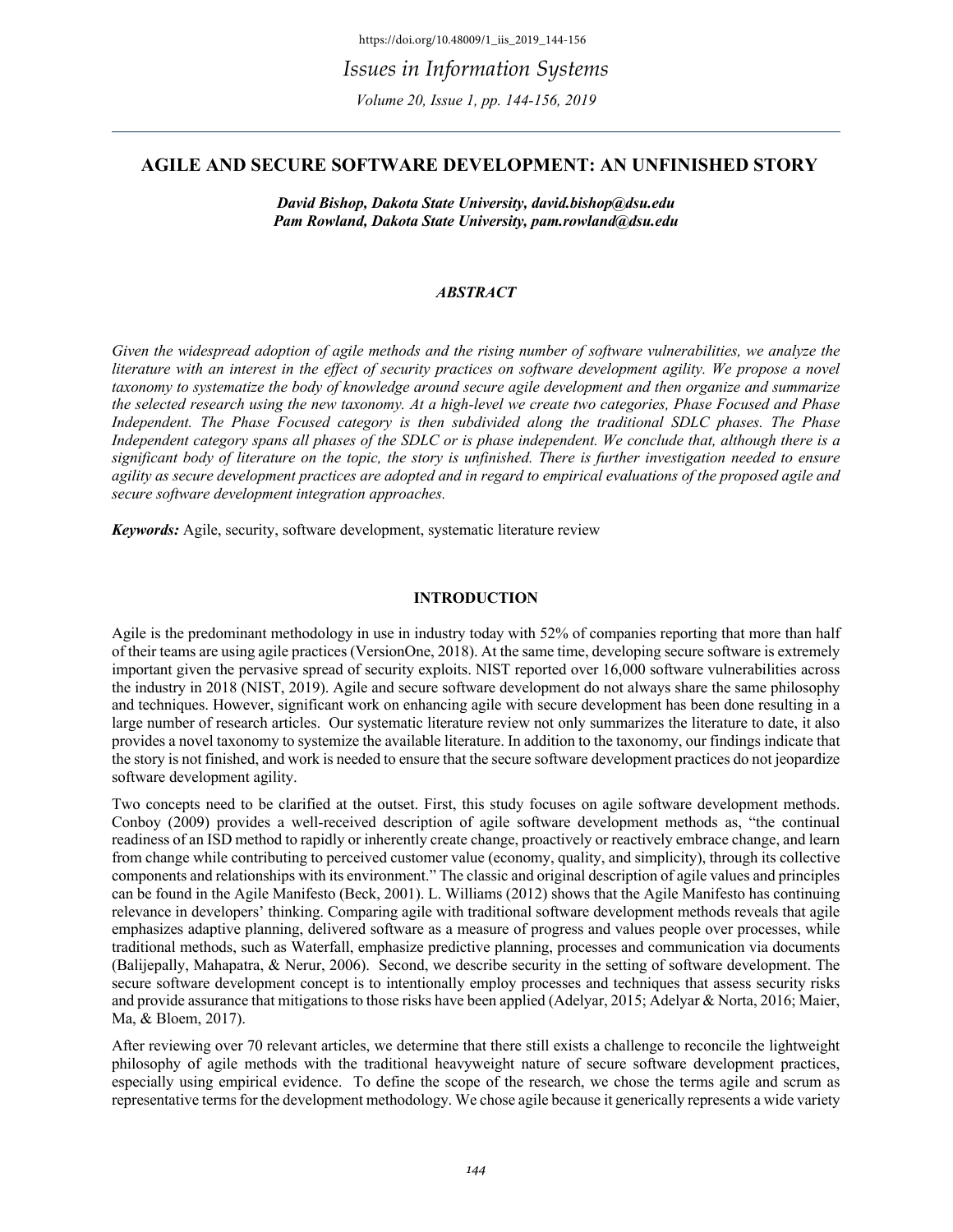*Volume 20, Issue 1, pp. 144-156, 2019*

of methodologies of interest. We chose Scrum because it is the most widely used agile method in industry (VersionOne, 2018). In addition, we added the search term security to discover the literature that relates agile/scrum software development to secure software development. By secure software, we mean software that is developed with the intention of reducing security vulnerabilities (OWASP, 2018). We find that although there is a significant body of literature, work still remains on achieving agility while addressing secure software outcomes.

The rest of the paper is organized as follows: first, we will describe our research methodology and data collected, next we will provide an analysis of the results of the selected literature, and finally we will offer a summary.

### **RESEARCH METHODOLOGY**

Our research method is a systematic literature review. We identify and interpret available research related to the current state of secure agile software development which is consistent with the purpose of systematic literature reviews (Kitchenham, 2004). We followed a modified version of the protocol described in Kitchenham (2004). Our research question focused on the state of secure software development when using agile software development methods. We defined two sets of search terms: first, agile and security; second, Scrum and security. We chose the following databases for our search: ABI/INFORM Collection, ACM Digital Library and IEEE Xplore Digital Library. We also did an exploratory search using Google Scholar. Due to the number of articles returned by Google Scholar we anecdotally selected a few articles.

In all cases, we limited our selected articles to those that contain elements on agile software development and include items related to developing secure software. As an additional filter criterion, selected articles must have immediate full text access through our university's library. Searches were performed on Feb-24-2018, Mar-5-2018 and on Dec-26-2018.

After downloading the articles in PDF format, we then imported the corpus into Atlas.ti. We used Atlas.ti as a database to manage the integrity of the data, and to organize our initial analysis. We utilized open coding techniques from Grounded Theory to initially analyze and conceptualize information from the selected articles (Corbin & Strauss, 1990). Grounded Theory utilizes the concept of "incidents" in the raw data, which are tagged (coded) using a conceptual word or phrase representing the meaning of the raw data. We used Atlas.ti to manage our codes and track the association between the raw text and the conceptualized codes. Next, we abstracted the initial codes into a taxonomy of categories and subcategories which are described in the following section.

### **RESULTS**

To organize our findings, we developed a novel taxonomy to structure the growing body of literature around secure agile software development. At a high-level, we see two overarching groups of literature. One set is aligned with individual software development lifecycle (SDLC) phases. We call this the Phase Focused category. The other highlevel category summarizes the literature that is not particular to any single SDLC phase or spans many phases of the SDLC. We call this category Phase Independent.

Within the Phase Focused category, we see six different stages that authors have addressed. The requirements phase has received significant attention. The other five categories addressed by the literature are threat modeling, architecture, implementation, testing, and deployment. These five categories have not received near the attention as the requirements phase, as is shown by the counts in Figure 1. We also list the research by category.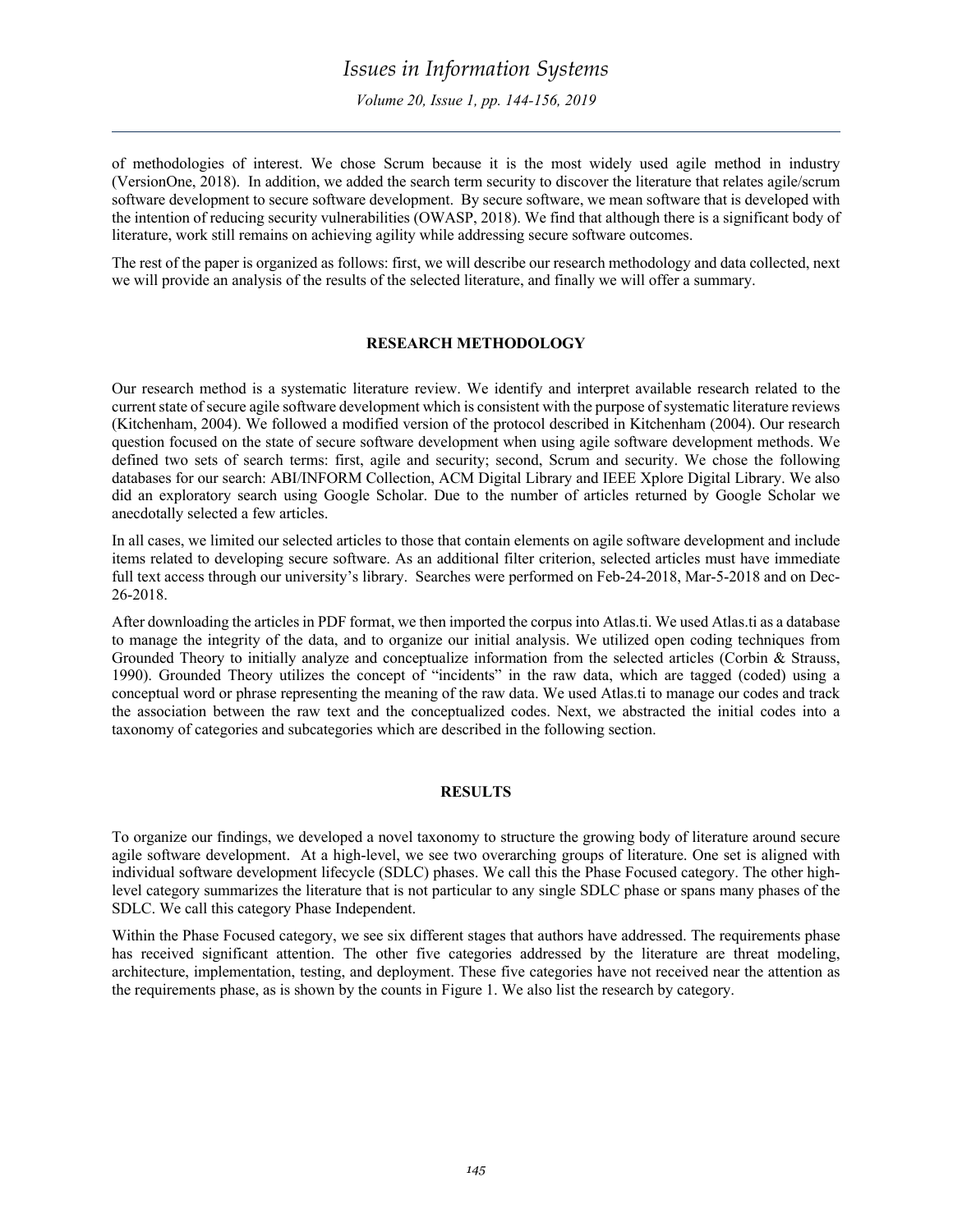*Volume 20, Issue 1, pp. 144-156, 2019*

|                 | <b>Phase Focused</b>                        |                                                 |               |               |                       |              |  |
|-----------------|---------------------------------------------|-------------------------------------------------|---------------|---------------|-----------------------|--------------|--|
|                 | <b>Requirements</b>                         | Threat Modeling   Architecture   Implementation |               |               | Testing               | Deployment   |  |
| <b>Counts</b>   | 23                                          |                                                 |               |               |                       |              |  |
|                 | Ali (2016), Arbain et al. (2014), Avizienis | Galvez and                                      | Chivers et    | Hassan et al. | Choliz et al. (2015), | Clark et al. |  |
|                 | et al. (2004), Azham et al. (2011), Bowen   | Gurses (2018),                                  | al. (2005),   | (2018)        | Kongsli (2007),       | $(2014)$ ,   |  |
|                 | et al. (2018), Brady (2006), Daneva and     | Shuiabu et al.                                  | Tappenden     |               | Othmane et al.        | Maria et al. |  |
|                 | Wang (2018), Farid (2012), Ge et al.        | (2015), Tondel                                  | et al. (2005) |               | (2014), Tappenden     | $(2015)$ ,   |  |
|                 | (2007), Ghani et al. (2014), Knauss et al.  | et al. (2008)                                   |               |               | et al. (2005)         | Williams     |  |
|                 | (2017), Kongsli (2006), Kongsli (2007),     |                                                 |               |               |                       | (2018)       |  |
| <b>Articles</b> | Mead et al. (2008), Othmane and Ali         |                                                 |               |               |                       |              |  |
|                 | (2016), Page et al. (2007), Peeters         |                                                 |               |               |                       |              |  |
|                 | (2005), Raschke et al. (2014), Sachdeva     |                                                 |               |               |                       |              |  |
|                 | and Chung (2017), Siponen et al. (2005),    |                                                 |               |               |                       |              |  |
|                 | Terpstra et al. (2017), Villamizar et al.   |                                                 |               |               |                       |              |  |
|                 | (2018), Wang et al. (2018), Yu and Le       |                                                 |               |               |                       |              |  |
|                 | (2012)                                      |                                                 |               |               |                       |              |  |

# **Figure 1.** Phased Focused Categories

In the Phase Independent category, we identify five specific segments. One segment that has received significant attention is what we classify as "Comprehensive Methodology." This segment develops agile security practices and techniques that address multiple development phases but are not aligned with any particular security framework. An equally active segment is "Security Framework Integration." Numerous authors have provided research in the area of combining techniques and practices from existing software security frameworks with agile software development approaches. There are also some systematic literature reviews that have addressed agile security. Another segment is security training as a means to enhancing secure software development on agile teams. Finally, there are a few articles related to secure agile software development that we categorized in a segment titled "Other," since they covered aspects that did not align with our primary groupings. Examples from the "Other" category are articles that identify the challenges of integrating security practices with agile practices. Figure 2 summarizes the Phase Independent research.

|                 | <b>Phase Independent</b>         |                                                       |                 |                                             |                       |  |
|-----------------|----------------------------------|-------------------------------------------------------|-----------------|---------------------------------------------|-----------------------|--|
|                 | <b>Comprehensive Methodology</b> | <b>Security Framework Integration</b>                 | <b>Training</b> | <b>Systematic Lit Review</b>                | Other                 |  |
| <b>Counts</b>   | 10                               | 10                                                    |                 |                                             |                       |  |
|                 | Bansal and Jolly (2014),         | Baca and Carlsson (2011), Dorca                       |                 | Oyetoyan et al.   Oueslati et al. (2015), , | Adelyar (2015),       |  |
|                 | Barbosa and Sampaio (2015),      | et al. (2016), Maier et al. (2017), (2016), Poller et |                 | Rindell et al. (2017),                      | Alnatheer et al.      |  |
|                 | Bartsch (2011), Beznosov and     | Moyon et al. (2018), Rindell et                       | al. (2017),     | Shuaibu et al. (2015),                      | (2010), Alnatheer     |  |
|                 | Kruchten (2004), Ge et al.       | al. (2015), Rindell et al. (2017),                    | Rajba (2018)    | Villamizar et al. (2018)                    | (2014), van der       |  |
| <b>Articles</b> | (2006), Keramati and Mirian-     | Rindell et al. (2018), Sonia and                      |                 |                                             | Heijden et al. (2018) |  |
|                 | Hosseinabadi (2008), Rajba       | Banati (2014), Sullivan (2010),                       |                 |                                             |                       |  |
|                 | (2018), Siponen et al. (2005),   | Wayrynen et al. (2004)                                |                 |                                             |                       |  |
|                 | Singh (2018), Subedi et al.      |                                                       |                 |                                             |                       |  |
|                 | (2016)                           |                                                       |                 |                                             |                       |  |

|  |  | Figure 2. Phase Independent Categories |  |
|--|--|----------------------------------------|--|
|--|--|----------------------------------------|--|

In the following sections we summarize by high-level category and sub-category the literature reviewed.

# **PHASE FOCUSED**

### **Requirements**

There are concerns about the lack of focus on non-functional requirements, such as security and safety in agile approaches (Farid, 2012; Knauss, Liebel, Schneider, Horkoff, & Kasauli, 2017; Terpstra, Daneva, & Wang, 2017). Some research suggests that there is a mismatch between security methodologies and agile methodologies (Kongsli, 2006; Wang, Gupta, & Niu, 2018). Security is a non-functional requirement of a software system and includes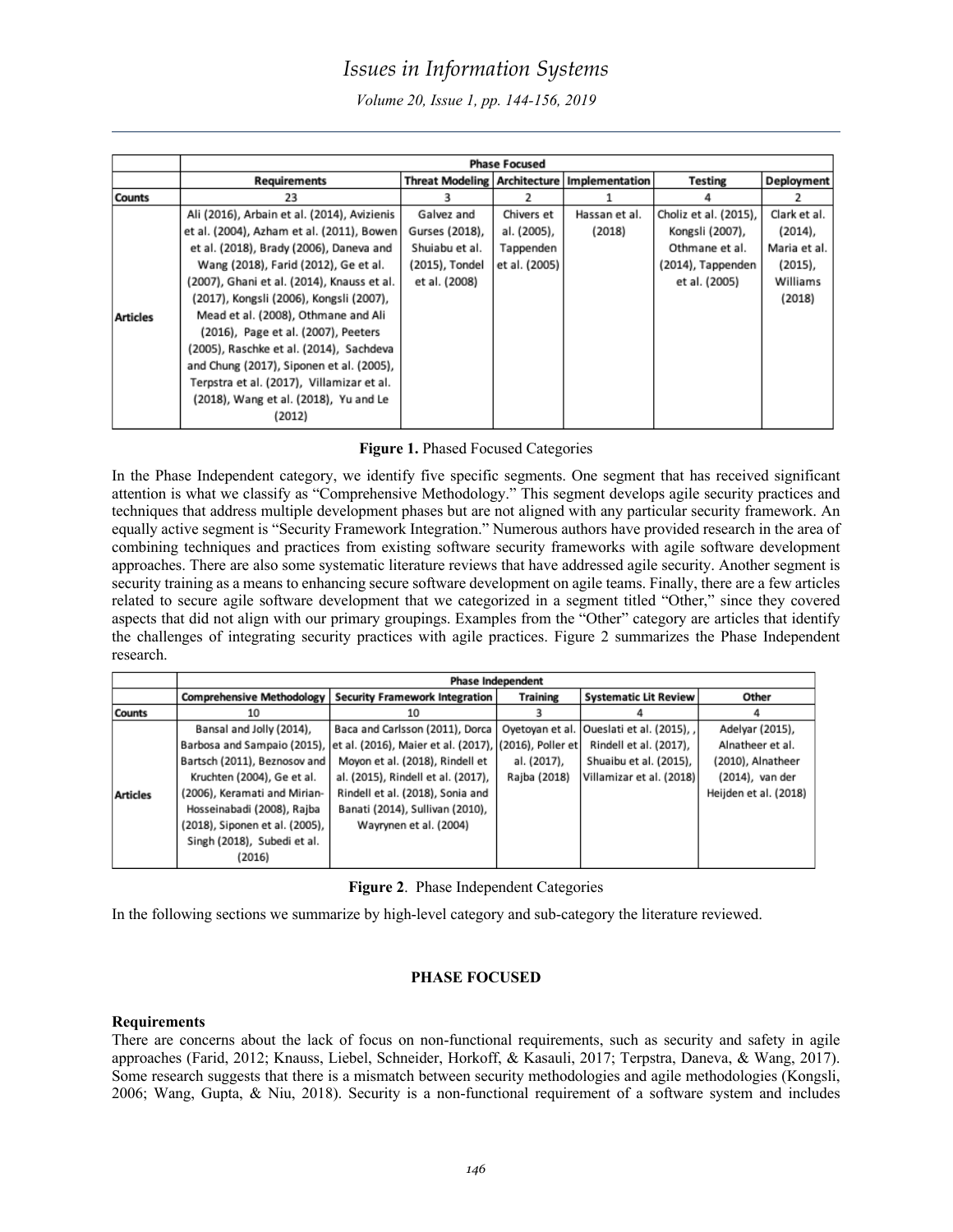*Volume 20, Issue 1, pp. 144-156, 2019*

confidentiality, integrity, and availability (Avizienis, Laprie, Randell, & Landwehr, 2004). The understanding of how to handle security within agile is still vague (Villamizar, Kalinowski, Viana, & Fernández, 2018). Key challenges for developers are early validation and time-to-market (Raschke et al., 2014). Efforts are being made to integrate security practices within agile, however there is a fear that security will be ignored during development or retrofitted late in the software development process (Sachdeva & Chung, 2017). Teams lack knowledge and training in this area, and every sprint should require a security review (Bowen, Hinchey, Janicke, Ward, & Zedan, 2018).

A variety of requirements-oriented practices have emerged in the literature. One of the primary techniques to date is misuse stories, sometimes referred to as evil stories or abuser stories (Bowen et al., 2018; Daneva & Wang, 2018; Kongsli, 2006; L. B. Othmane & Ali, 2016; Page, Dixon, & Choudhury, 2007; Peeters, 2005; Sachdeva & Chung, 2017). Significant work has been done in regard to Security Backlogs (SB) as an addition to the product backlog (Arbain, Ghani, & Kadir, 2014; Brady, 2006; Ge, Paige, Polack, & Brooke, 2007; Ghani, Azham, & Jeong, 2014; Siponen, Baskerville, & Kuivalainen, 2005). Researchers found that SB improved agility in Scrum and that it was quite feasible (Azham, Ghani, & Ithnin, 2011; Ghani et al., 2014). Two research teams use the Security Quality Requirements Engineering (SQUARE) methodology and SQUARE+R (adds risk) frameworks to address security requirements in agile development environments (Mead, Viswanathan, & Padmanabhan, 2008; Yu & Le, 2012). This area of the SDLC is the most promising for agile software development. The literature utilizes popular agile artifacts such as user stories and product backlogs.

### **Threat Modeling**

In a systematic literature review on web application development security, Shuaibu, Norwawi, Selamat, and Al-Alwani (2015) note that Threat Modeling is the highest frequency security technique which appeared in 66% of their selected articles. According to Shuaibu et al. (2015), Threat Modeling was also in widespread use among agile teams. Galvez and Gurses (2018) identify 21 challenges to using Threat Modeling in an agile and service-oriented software development environment. Although for some challenges, mitigation opportunities are suggested, on a whole they determine that further work must be done to fully integrate Threat Modeling in an agile software development environment (Galvez & Gurses, 2018). Tøndel, Oyetoyan, Jaatun, and Cruzes (2018) provided a case study on using Threat Modeling in the form of the Elevation of Privilege game (EoP). They found that Threat Modeling via EoP had little effect on the actual software that was developed (Tøndel et al., 2018). The integration of Threat Modeling in agile is still in need of further research and empirical support for effectiveness (Galvez & Gurses, 2018; Shuaibu et al., 2015).

### **Architecture**

Architecture has traditionally been associated with top-down approaches in software development. However, there has been some research using iterative security architecture in agile software development projects. One architectural approach involves a "do the simplest thing" approach, developed incrementally and is compatible with XP practices (Chivers, Paige, & Ge, 2005). Architecture incorporates security features into the design and is useful for scaling agile approaches. This lightweight architectural approach provides the grist necessary for security evaluations (Chivers et al., 2005). Another approach proposes an architecture based automated testing methodology to integrate security with agile practices (Tappenden, Beatty, Miller, Geras, & Smith, 2005).

Although there is limited literature on this topic, what is available is positive in that it aligns well with agile processes. Additional work in this area would be helpful to flesh out the agile nature of the practices and to illustrate the security aspects and then substantiate them with empirical evidence.

### **Implementation**

Hassan, Mubashir, Shabir, and Ullay (2018) provide a review of secure software techniques primarily focused on the software construction phase. Although they reference agile software, their discussion does not take into account the short iterations indicative of agile approaches or any other particularly agile concepts. They simply list security tasks such as static code analysis, bug tracking, and exception handling.

Their process does not align well with the lightweight and time constrained nature of agile software development. This is an area that would benefit from additional work identifying secure practices that are in harmony with agile practices.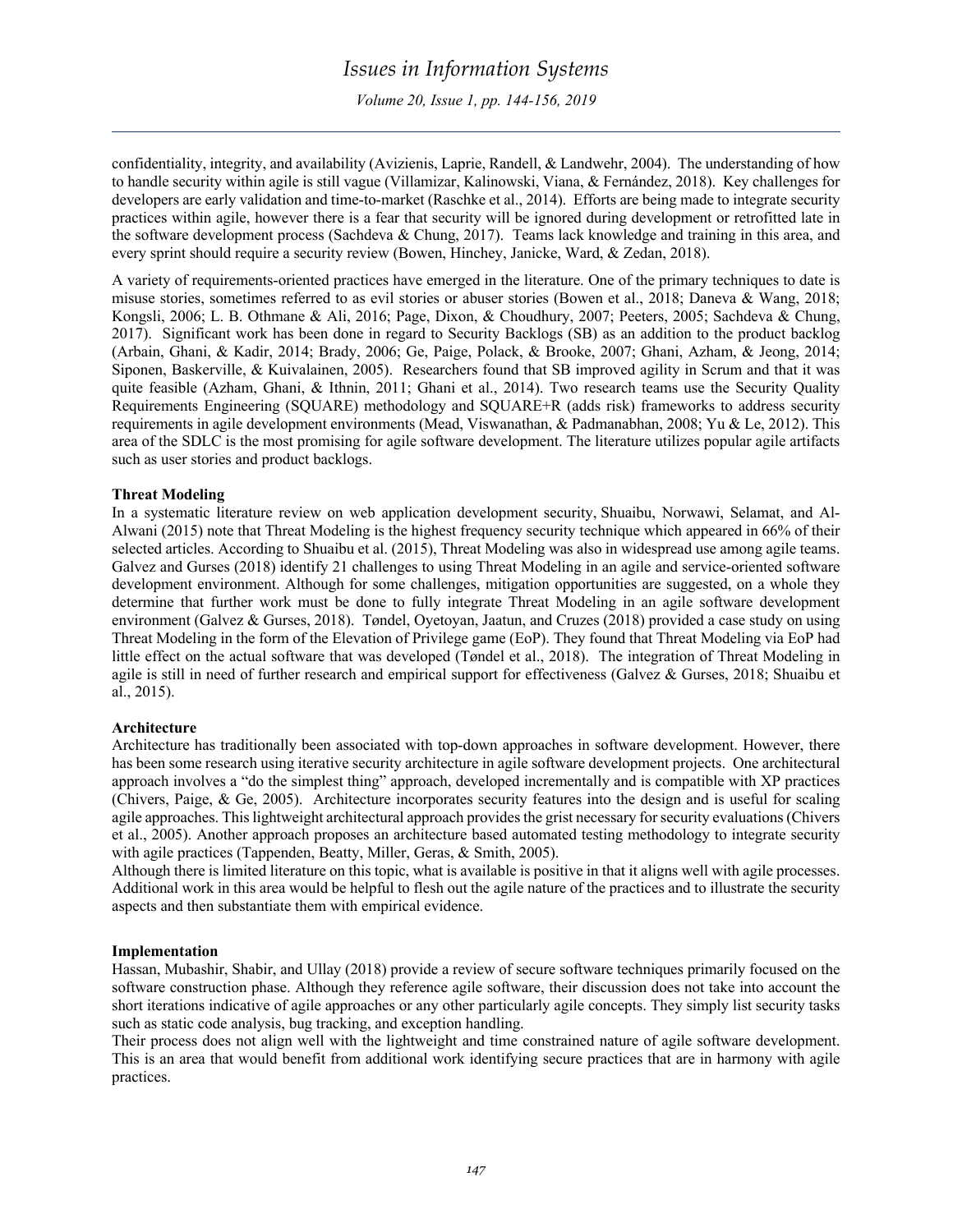*Volume 20, Issue 1, pp. 144-156, 2019*

### **Testing**

Software security testing in agile takes place in a variety of SDLC phases. Tools, misuse cases, and assurance cases are used as inputs to security testing. A case study by Chóliz, Vilas, and Moreira (2015) was used to explore a software engineering team moving from waterfall to agile methods. The security testing was based on Microsoft's SDL for Agile and based on the assessment of four projects. The authors deem the approach a success (Chóliz et al., 2015). Kongsli (2007) applies misuse stories, the OWASP Top Ten, and testing tools such as Selenium's GUI testing tool to automate security vulnerability testing. Another interesting approach in the testing arena is Tappenden et al. (2005). The authors bypass the GUI layer and use HTTPUnit to integrate security into agile processes. Finally, L. Othmane, Angin, Weffers, and Bhargava (2014) propose the use of assurance cases to ensure comprehensive security implementation of security features. Testing appears to be a well-developed integration of agile and security, especially when automated testing is involved, which aligns well with agile practices.

### **Deployment**

Laurie Williams (2018) summarizes her findings from several one-day Continuous Deployment Summits. Her findings are anecdotal but practical. They address security concerns in a rapid and continuous deployment environment common in agile practices. She documents three themes that bolster the deployment of secure software products: communication, culture, and technical practices (Laurie Williams, 2018). Maria, Rodrigues Jr, and Pinto (2015) introduce an accessory to Scrum to improve its security posture. They propose ScrumS processes that run in parallel with the standard Scrum processes. Clark, Collis, Blaze, and Smith (2014) empirically analyze the security consequences of a Rapid Release Cycle (RRC) in the context of the Firefox browser development effort. They find that RRC does not have a negative impact on the quality of secure software developed. Additional detailed work expanding on Laurie Williams (2018) would enhance this area of the SDLC.

### **PHASE INDEPENDENT**

#### **Comprehensive Methodology**

The Comprehensive Methodology includes those articles that propose an integration strategy which covers the entire SDLC. We distinguish between those approaches that utilize an existing security framework to guide their integration from those that do not specifically reference an existing security framework. The Comprehensive Methodology category includes articles that do not ground their recommendations on existing security frameworks.

The most frequent method of integration is based on author experience. Authors suggest a diversity of adaptations. Beznosov and Kruchten (2004) suggest utilizing automated methods to mitigate the impact of security practices on agile processes. Ge, Paige, Polack, Chivers, and Brooke (2006) suggest adaptations to Feature Driven Development including tasks for Security Policy Decision and Security Risk Analysis. Security and documentation checklists, tools, training, and a dedicated security review team are suggested by Rajba (2018). Singh (2018) extends XP by adding security-oriented user stories, risk analysis and release inspection.

Keramati and Mirian-Hosseinabadi (2008) as well as Bansal and Jolly (2014) both use a ratings based approach to identify security practices that work well with agile.

Subedi, Alsadoon, Prasad, and Elchouemi (2016) identify limitations of current secure agile approaches. They then propose a secure paradigm for web development based on an agile approach. Siponen et al. (2005) first delineate four requirements that an integration of security practices with agile must fulfill. Then, based on these requirements, they construct security practices in the requirements, design, development and testing phases. Other approaches to adapting agile and secure software development involved literature reviews summarized in guide form (Barbosa & Sampaio, 2015), qualitative interviews which identified the need for security requirements, and the diffusion of security expertise throughout the teams along with the need for security mindfulness (Bartsch, 2011).

#### **Security Framework Integration**

The Security Framework Integration section under the Phase Independent category, represents the literature that attempts to integrate secure software development and agile development methods by aligning practices with existing security frameworks. A wide variety of security frameworks have been used in the selected articles. A sampling of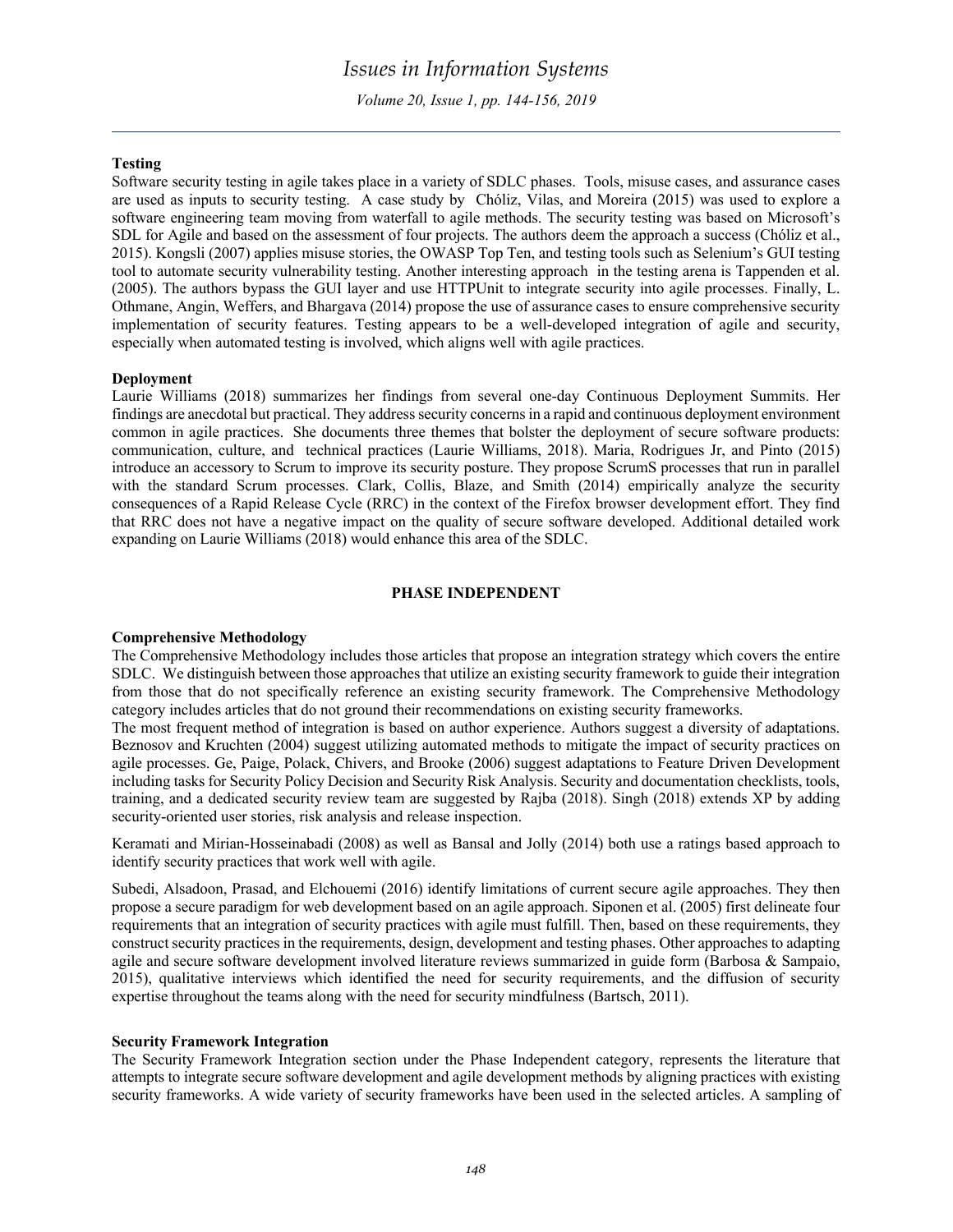these frameworks includes: Microsoft Secure Development Lifecycle and Microsoft Secure Development Lifecycle for Agile, Cigatel Touchpoints, Common Criteria, COBIT 5 for Risk, Security Engineering – Capability Maturity Model, OWASP Top 10 Security Risks, Building Security In Maturity Model, NIST 800-64, IEC 62443-4-1, and the Comprehensive Lightweight Application Security Process.

Maier et al. (2017) look for common elements across the selected security methodologies. They engage a seasoned Scrum development team to evaluate their approach. They derive several components for their enhanced Scrum methodology including security requirements, trust levels, asset entry points, and security related user stories. From there they move on to Threat Modeling using the Damage potential, Exploitability, Reproducibility, Affected users, Discoverability (DREAD) analysis model developed by Meier et al. (2003). Finally, the authors conclude with riskbased verification involving pair penetration testing, code reviews, documented security controls, static code analysis and a dependency checker.

In a series of research articles (Rindell, Hyrynsalmi, & Leppänen, 2015, 2017; Rindell, Ruohonen, & Hyrynsalmi, 2018), the authors investigate dozens of security practices from numerous security frameworks. In the first paper of the series they conclude that, theoretically, it is feasible to integrate security practices with agile methods (Rindell et al., 2015). The second paper cataloged over 30 security practices and concludes that it is a myth that agile is incompatible with secure software development (Rindell et al., 2017). The authors astutely note that there is a paucity of published empirical support for the success of the integration of security and agile methods. They also optimistically conclude that the myth of incompatibility between agile and secure software development has been busted. This conclusion appears premature. From our perspective, introducing over 30 security practices may cause a significant reduction in agility to the point of questioning the success of the integration.

Wäyrynen, Bodén, and Boström (2004) conclude that an analysis of XP using the Security Engineering – Capability Maturity Model and Common Criteria reveals there are numerous security shortcomings with XP from a security perspective. In order to bolster XP as a secure approach and yet not lose its agility they propose four security enhancements: include a security engineer, document pair programming with the security engineer, document the security architecture, and perform static verification.

Baca and Carlsson (2011) use survey results to determine which security activities from Microsoft SDL, Cigatel Touchpoints, and Common Criteria provide the most benefit with the least impact to agility. Dorca, Munteanu, Popescu, Chioreanu, and Peleskei (2016) focus on a security team providing services to the software development group. Moyon, Beckers, Klepper, Lachberger, and Bruegge (2018) describe an integration of the IEC 62443-4-1, the security for industrial automation and control systems standard, into a Scrum process, specifically the Scaled Agile Framework. Sonia and Banati (2014) propose not only specific security practices for agile processes, they also formulate an agility metric to rate the agility of each Comprehensive Lightweight Application Security Process practice. We also discovered an interesting slide set that seems to describe the genesis of Microsoft's Software Development Lifecycle for Agile (Sullivan, 2010).

# **Training**

Training surfaces as a component for addressing security issues in an agile environment (Poller, Kocksch, Türpe, Epp, & Kinder-Kurlanda, 2017). Oyetoyan, Cruzes, and Jaatun (2016) share results from an empirical, survey-based study between two organizations on some key agile security elements. One of their significant findings is the desire and need for secure software design training. They find that security skill drives security practice usage and that years of development experience correlates with security experience, implying that those new to development haven't had significant training on secure software development. Rajba (2018) also identifies security training as a mitigation to agile security challenges.

# **Systematic Literature Reviews**

Our selected articles include four systematic literature reviews. We include Systematic Literature Reviews as a portion of the 'Phase Independent' category because we found these articles noteworthy and they did not relate directly to a particular phase. Oueslati, Rahman, and ben Othmane (2015) submit a systematic literature review on the challenges of integrating security practices and agile methods. They identify 14 challenges that are unique to integrating security within agile methods and discuss the causes of these challenges. In their systematic literature review, Shuaibu et al. (2015) review 27 development models in regard to their practices. The authors determine that there is no one dominant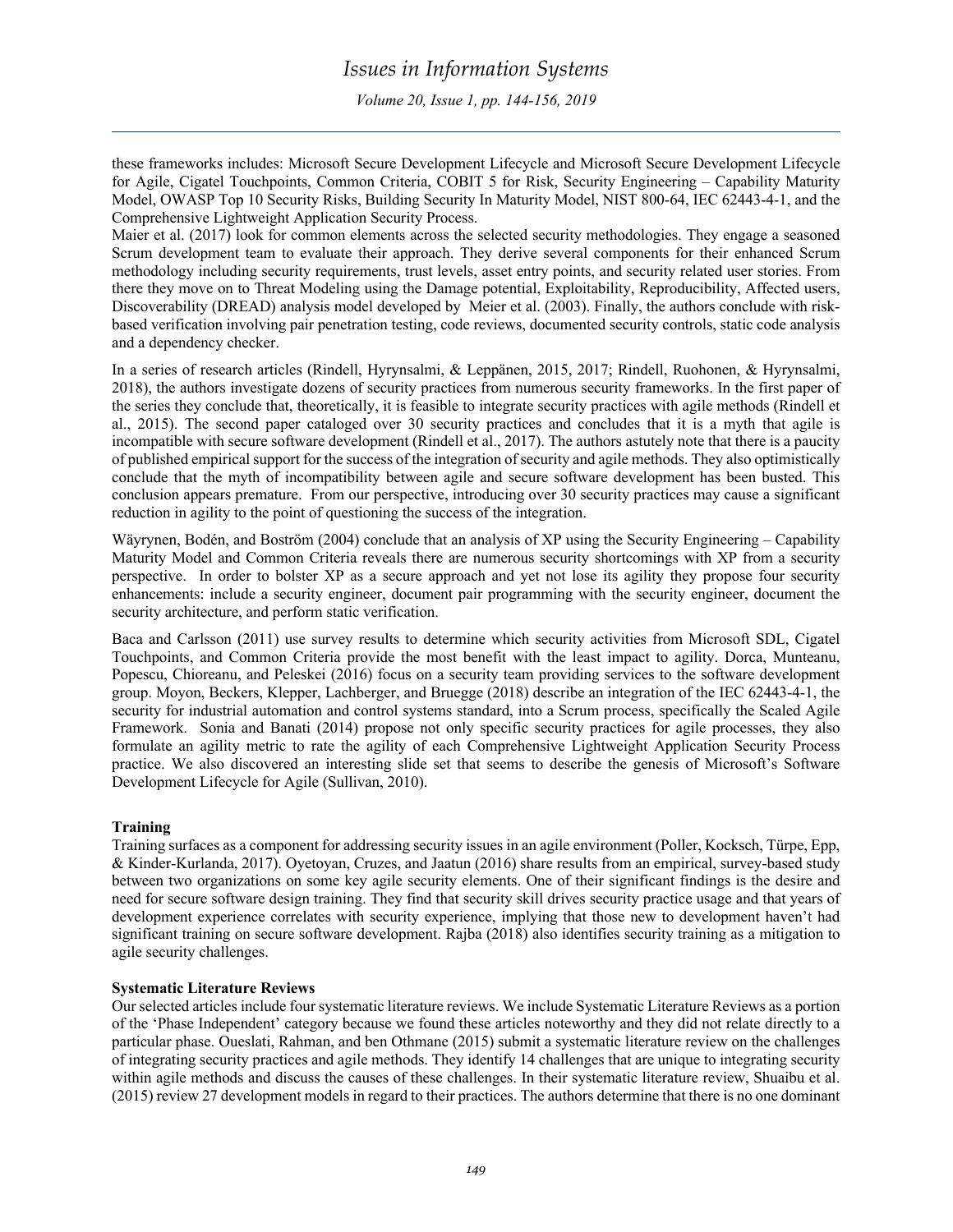*Volume 20, Issue 1, pp. 144-156, 2019*

model in use in the literature at that time. They do, however, note a consistent use of Threat Modeling as an approach for addressing secure software development. Villamizar et al. (2018) suggest that the understanding of how to handle security within agile is still vague. Their research analyzed publications of approaches that address security requirements in agile software development projects. They outline 21 studies from 2005-2017 and found that these approaches typically modify agile methods by introducing new artifacts or guidelines to handle security issues. Other types of solutions include proposing new conceptional frameworks or providing tool support. Villamizar et al. (2018) suggest that more effort needs to be invested into analyzing existing approaches to mitigate limitations. They found a lack of empirical evaluation research. The paper found that most approaches related to the Scrum method and there were limitations related to environment, people, effort, and resources. Their mapping study indicated several promising avenues for future research. Rindell et al. (2017) perform a systematic literature review to understand the state of integration of security practices and agile methods. They identify 38 security practices, many originating from a variety of security frameworks. Thirty-four of these practices appeared in more than one case in the papers reviewed. The activities aligned well with the Microsoft SDL. As noted elsewhere in this paper, we disagree with the conclusion of Rindell et al. (2017), that the difficulty of integrating security and agile practices has been reconciled. Listing over 30 security practices alongside agile practices raises questions as to the agility of the final result. We believe empirical evidence is needed to substantiate the claim that the integration is successful.

#### **Other**

This category is a catch-all for articles that didn't fit well in any of our other categories. Alnatheer, Gravell, and Argles (2010) provide a brief poster as a preliminary work to Alnatheer (2014) dissertation work. Here the author gives an excellent overview of the then current literature. He identifies a number of security related issues for agile development. Through the integration of a systematic literature review and interviews with practitioners, the author addresses many of the agile security issues. His top findings were that the best, albeit expensive, approach is to include at least one security engineer on the project. His second most effective finding was to instill a security mindset on the team. Adelyar (2015) reviews the literature to derive some key secure software develop activities. The author then uses an interview-based case study approach. His analysis yields five security challenge themes emerging from the interview data in relation to integrating security practices in an agile environment. van der Heijden, Broasca, and Serebrenik (2018) use an empirical, survey-based study to identify challenges for developing secure software in a large-scale agile environment. They record three key hurdles for agile at scale. First, they discuss the difficulty of coordinating security objectives in a distributed context. Next, they see problems in having a common mindset with regard to security roles and responsibilities in large-scale efforts. Finally, they mention the challenge of integrating efficient and effective security testing tools into the project.

#### **SUMMARY**

Practitioners can use this organization of the literature to find relevant security practices according to their particular needs. It also highlights the tension between agility and security due to their differing objectives. Practitioners must be aware that by simply adopting the latest secure software development practices, they may be jeopardizing the productivity and responsiveness intended by using agile methods.

There is a significant body of literature on the topic of integrating secure software development with agile software development methods. Just like there is no single definitive agile method, there is no single approach to integrate secure development practices with agile. We introduce a novel taxonomy for organizing the knowledge on this topic. We provide two high-level categories: Phase Focused and Phase Independent. Within the Phase Focused category, we see literature dispersed along Software Development Lifecycle phases, with the majority of research in the area of requirements. In the Phase Independent category, there are two main streams. First, Comprehensive Methodologies provide literature and experience-based guidance for integrating agile with secure practices. Second, we formulate a segment identified as Security Framework Integration, composed of research based on existing security frameworks integrated with agile approaches. We also recognize training, existing Systematic Literature Reviews and a general category named Other.

One of our concerns with the Phase Focused area is the very alignment of activities with discrete SDLC phases. Agile is not a series of mini-waterfall activities. The integration of security practices along the lines of traditional SDLC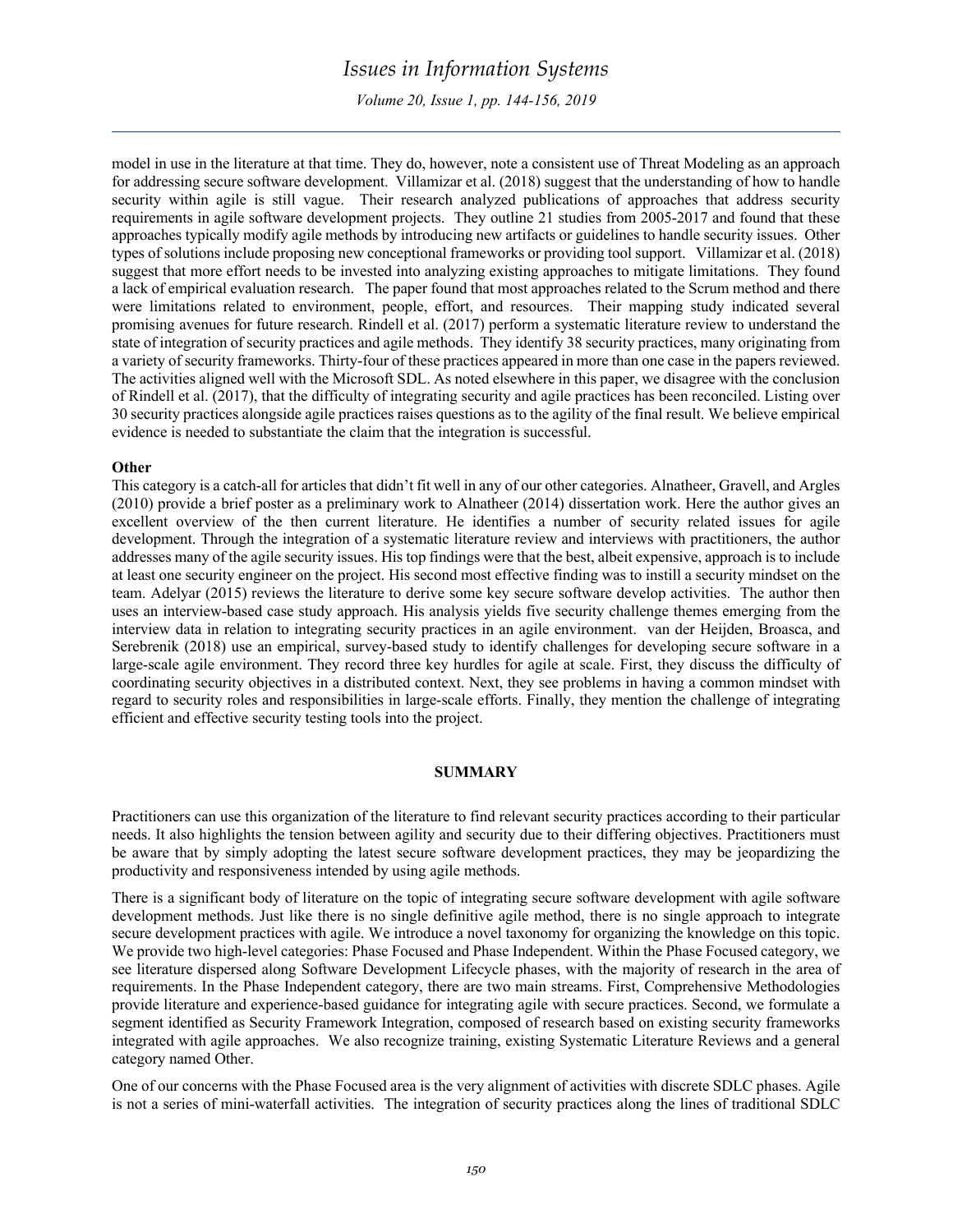phases seems like a mis-aligned approach to agile software development. A better approach might be to take an agile methodology like Scrum with its' artifacts and processes and inject security practices and philosophies into that native agile environment while remaining true to the agile values and principles.

In the Phase Independent category, the concern is adopting every suggested practice from security frameworks and encumbering software development to the point that it is no longer recognizable as an agile methodology. Quantitative impact in terms of feature output might be considered as an evaluation criterion to augment the qualitative, surveybased feedback that has been used in much of the research to-date.

Although there is some empirical research, there is an opportunity to extend the body of knowledge in this area. The literature shows that there are widely varying tolerances for the integration of heavyweight security practices into agile methods. Some of the published research used formulas and expert assessment to try to quantify a particular security practice's impact on agility. Each team will need to assess their own risk tolerance and their own desire for agility. Balancing these two requirements–security and agility–is still an ongoing discussion, requires more research, and will require each organization to make their own decisions.

### **REFERENCES**

- Adelyar, S. H. (2015). *Towards Secure Agile Agent-Oriented System Design.* Paper presented at the Cloud Engineering (IC2E), 2015 IEEE International Conference on.
- Adelyar, S. H., & Norta, A. (2016). *Towards a Secure Agile Software Development Process.* Paper presented at the 2016 10th International Conference on the Quality of Information and Communications Technology (QUATIC).
- Alnatheer, A. (2014). *The investigation of security issues in agile methodologies.* University of Southampton,
- Alnatheer, A., Gravell, A. M., & Argles, D. (2010). *Agile security issues: an empirical study.* Paper presented at the Proceedings of the 2010 ACM-IEEE international symposium on empirical software engineering and measurement.
- Arbain, A. F. B., Ghani, I., & Kadir, W. M. N. W. (2014). *Agile non functional requiremnents (NFR) traceability metamodel.* Paper presented at the Software Engineering Conference (MySEC), 2014 8th Malaysian.
- Avizienis, A., Laprie, J.-C., Randell, B., & Landwehr, C. (2004). Basic concepts and taxonomy of dependable and secure computing. *IEEE Transactions on Dependable and Secure Computing, 1*(1), 11-33.
- Azham, Z., Ghani, I., & Ithnin, N. (2011). *Security backlog in Scrum security practices.* Paper presented at the Software Engineering (MySEC), 2011 5th Malaysian Conference in.
- Baca, D., & Carlsson, B. (2011). *Agile development with security engineering activities.* Paper presented at the Proceedings of the 2011 International Conference on Software and Systems Process.
- Balijepally, V. G., Mahapatra, R. K., & Nerur, S. P. (2006). Assessing personality profiles of software developers in agile development teams. *Communications of the Association for Information Systems, 18*(1), 4.
- Bansal, S. K., & Jolly, A. (2014). *An encyclopedic approach for realization of security activities with agile methodologies.* Paper presented at the Confluence The Next Generation Information Technology Summit (Confluence), 2014 5th International Conference-.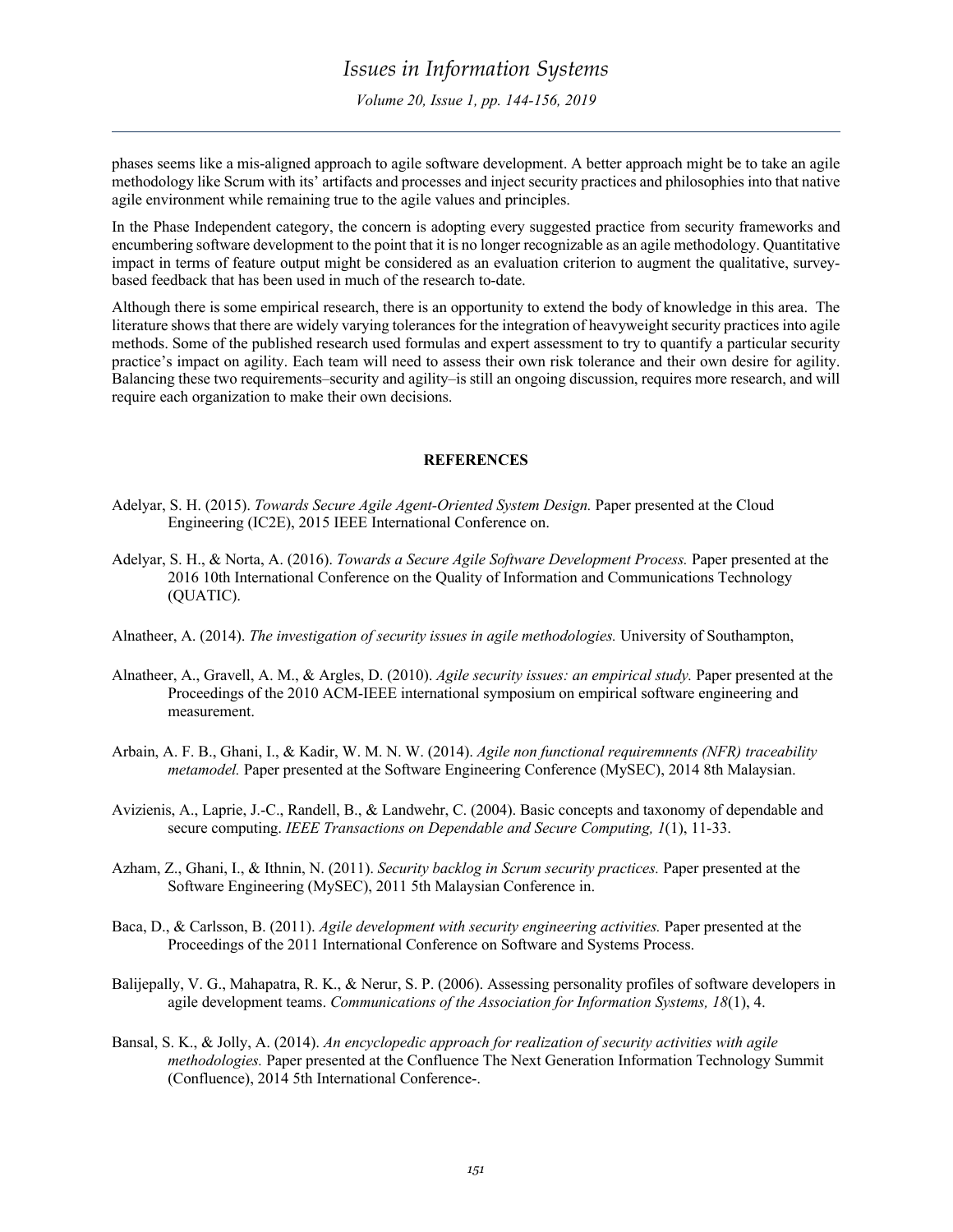- Barbosa, D. A., & Sampaio, S. (2015). *Guide to the Support for the Enhancement of Security Measures in Agile Projects.* Paper presented at the Agile Methods (WBMA), 2015 6th Brazilian Workshop on.
- Bartsch, S. (2011). *Practitioners' perspectives on security in agile development.* Paper presented at the Availability, Reliability and Security (ARES), 2011 Sixth International Conference on.
- Beck, K., et al. (2001). Manifesto for Agile Software Development. Retrieved from http://www.agilealliance.org
- Beznosov, K., & Kruchten, P. (2004). *Towards agile security assurance.* Paper presented at the Proceedings of the 2004 workshop on New security paradigms.
- Bowen, J. P., Hinchey, M., Janicke, H., Ward, M., & Zedan, H. (2018). Formality, Agility, Security, and Evolution in Software Engineering. *IEEE Computer Society, 47(10),* 86-89.
- Brady, K. (2006). AGILE/SCRUM Fails to get to grips with Human Psychology. In: Hämtad.
- Chivers, H., Paige, R. F., & Ge, X. (2005). *Agile security using an incremental security architecture.* Paper presented at the International Conference on Extreme Programming and Agile Processes in Software Engineering.
- Chóliz, J., Vilas, J., & Moreira, J. (2015). *Independent security testing on agile software development: a case study in a software company.* Paper presented at the Availability, Reliability and Security (ARES), 2015 10th International Conference on.
- Clark, S., Collis, M., Blaze, M., & Smith, J. M. (2014). *Moving targets: Security and rapid-release in firefox.* Paper presented at the Proceedings of the 2014 ACM SIGSAC Conference on Computer and Communications Security.
- Conboy, K. (2009). Agility from first principles: reconstructing the concept of agility in information systems development. *Information Systems Research, 20*(3), 329-354.
- Corbin, J. M., & Strauss, A. (1990). Grounded theory research: Procedures, canons, and evaluative criteria. *Qualitative sociology, 13*(1), 3-21.
- Daneva, M., & Wang, C. (2018). *Security Requirements Engineering in the Agile Era: How Does it Work in Practice?* Paper presented at the 2018 IEEE 1st International Workshop on Quality Requirements in Agile Projects (QuaRAP).
- Dorca, V., Munteanu, R., Popescu, S., Chioreanu, A., & Peleskei, C. (2016). *Agile approach with Kanban in information security risk management.* Paper presented at the Automation, Quality and Testing, Robotics (AQTR), 2016 IEEE International Conference on.
- Farid, W. M. (2012). *The Normap methodology: Lightweight engineering of non-functional requirements for agile processes.* Paper presented at the Software Engineering Conference (APSEC), 2012 19th Asia-Pacific.
- Galvez, R., & Gurses, S. (2018). *The Odyssey: modeling privacy threats in a brave new world.* Paper presented at the 2018 IEEE European Symposium on Security and Privacy Workshops (EuroS&PW).
- Ge, X., Paige, R. F., Polack, F., & Brooke, P. (2007). *Extreme programming security practices.* Paper presented at the International Conference on Extreme Programming and Agile Processes in Software Engineering.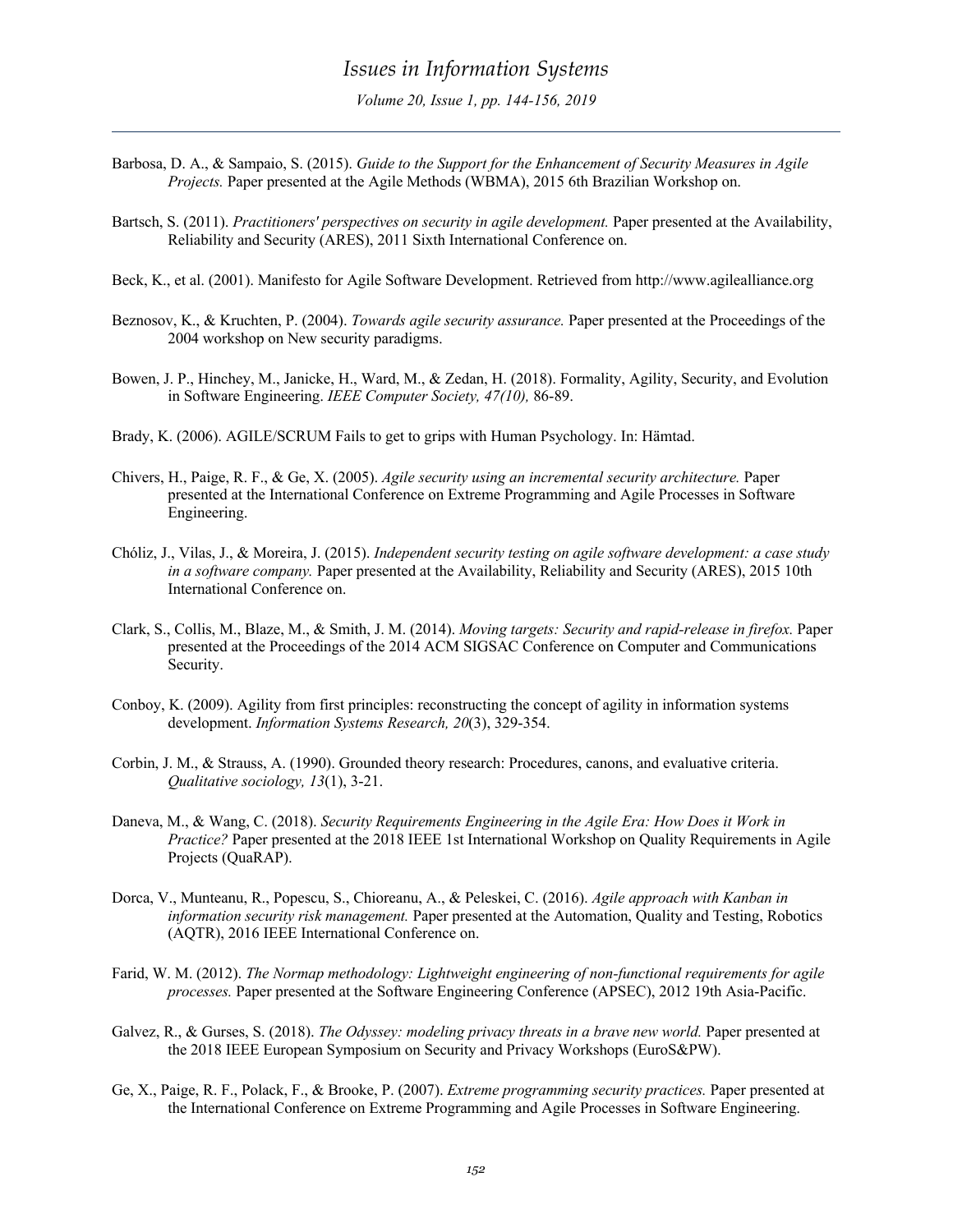- Ge, X., Paige, R. F., Polack, F. A., Chivers, H., & Brooke, P. J. (2006). *Agile development of secure web applications.* Paper presented at the Proceedings of the 6th international conference on Web engineering.
- Ghani, I., Azham, Z., & Jeong, S. R. (2014). Integrating Software Security into Agile-Scrum Method. *KSII Transactions on Internet & Information Systems, 8*(2).
- Hassan, M., Mubashir, M., Shabir, M., & Ullay, M. (2018). Software Quality Assurance Techniques: A Review. *International Journal of Information, Business and Management, 10*(4), 214-221.
- Keramati, H., & Mirian-Hosseinabadi, S.-H. (2008). *Integrating software development security activities with agile methodologies.* Paper presented at the Computer Systems and Applications, 2008. AICCSA 2008. IEEE/ACS International Conference on.

Kitchenham, B. J. K., UK, Keele University. (2004). Procedures for performing systematic reviews. *33*(2004), 1-26.

- Knauss, E., Liebel, G., Schneider, K., Horkoff, J., & Kasauli, R. (2017). *Quality Requirements in Agile as a Knowledge Management Problem: More than Just-in-Time.* Paper presented at the 2017 IEEE 25th International Requirements Engineering Conference Workshops (REW).
- Kongsli, V. (2006). *Towards agile security in web applications.* Paper presented at the Companion to the 21st ACM SIGPLAN symposium on Object-oriented programming systems, languages, and applications.
- Kongsli, V. (2007). *Security testing with Selenium.* Paper presented at the Companion to the 22nd ACM SIGPLAN conference on Object-oriented programming systems and applications companion.
- Maier, P., Ma, Z., & Bloem, R. (2017). *Towards a Secure SCRUM Process for Agile Web Application Development.* Paper presented at the Proceedings of the 12th International Conference on Availability, Reliability and Security.
- Maria, R. E., Rodrigues Jr, L. A., & Pinto, N. A. (2015). *ScrumS: a model for safe agile development.* Paper presented at the Proceedings of the 7th International Conference on Management of computational and collective intElligence in Digital EcoSystems.
- Mead, N. R., Viswanathan, V., & Padmanabhan, D. (2008). *Incorporating security requirements engineering into the dynamic systems development method.* Paper presented at the Computer Software and Applications, 2008. COMPSAC'08. 32nd Annual IEEE International.
- Meier, J., Mackman, A., Dunner, M., Vasireddy, S., Escamilla, R., & Murukan, A. J. M. C. (2003). Improving web application security: threats and countermeasures. *3*.
- Moyon, F., Beckers, K., Klepper, S., Lachberger, P., & Bruegge, B. (2018). *Towards continuous security compliance in agile software development at scale.* Paper presented at the 2018 IEEE/ACM 4th International Workshop on Rapid Continuous Software Engineering (RCoSE).
- NIST. (2019). National Vulnerability Database. Retrieved from https://nvd.nist.gov/vuln/search/statistics?adv\_search=false&form\_type=basic&results\_type=statistics&sea rch\_type=all
- Othmane, L., Angin, P., Weffers, H., & Bhargava, B. (2014). Extending the agile development process to develop acceptably secure software. *IEEE Transactions on Dependable and Secure Computing, 11*(6), 497-509.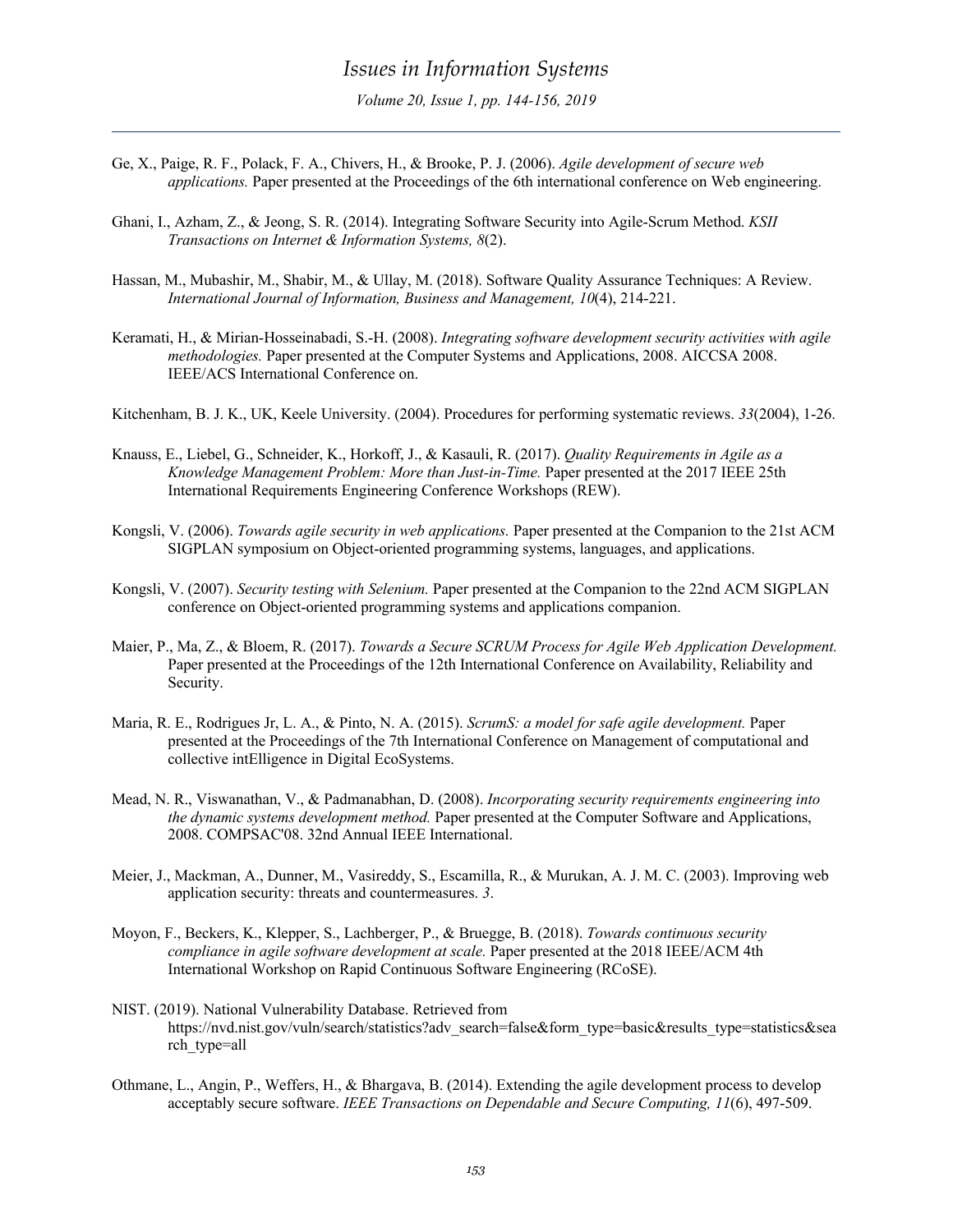- Othmane, L. B., & Ali, A. (2016). *Towards Effective Security Assurance for Incremental Software Development the Case of Zen Cart Application.* Paper presented at the Availability, Reliability and Security (ARES), 2016 11th International Conference on.
- Oueslati, H., Rahman, M. M., & ben Othmane, L. (2015). *Literature review of the challenges of developing secure software using the agile approach.* Paper presented at the Availability, Reliability and Security (ARES), 2015 10th International Conference on.
- OWASP. (2018). OWASP Secure Software Development Lifecycle Project. Retrieved from https://www.owasp.org/index.php/OWASP\_Secure\_Software\_Development\_Lifecycle\_Project
- Oyetoyan, T. D., Cruzes, D. S., & Jaatun, M. G. (2016). *An empirical study on the relationship between software security skills, usage and training needs in agile settings.* Paper presented at the Availability, Reliability and Security (ARES), 2016 11th International Conference on.
- Page, V., Dixon, M., & Choudhury, I. (2007). Security risk mitigation for information systems. *BT technology journal, 25*(1), 118-127.
- Peeters, J. (2005). *Agile security requirements engineering.* Paper presented at the Symposium on Requirements Engineering for Information Security.
- Poller, A., Kocksch, L., Türpe, S., Epp, F. A., & Kinder-Kurlanda, K. (2017). *Can Security Become a Routine?: A Study of Organizational Change in an Agile Software Development Group.* Paper presented at the CSCW.
- Rajba, P. (2018). *Challenges and mitigation approaches for getting secured applications in an enterprise company.* Paper presented at the Proceedings of the 13th International Conference on Availability, Reliability and Security.
- Raschke, W., Zilli, M., Baumgartner, P., Loinig, J., Steger, C., & Kreiner, C. (2014). *Supporting evolving security models for an agile security evaluation.* Paper presented at the Evolving Security and Privacy Requirements Engineering (ESPRE), 2014 IEEE 1st Workshop on.
- Rindell, K., Hyrynsalmi, S., & Leppänen, V. (2015). *A comparison of security assurance support of agile software development methods.* Paper presented at the Proceedings of the 16th International Conference on Computer Systems and Technologies.
- Rindell, K., Hyrynsalmi, S., & Leppänen, V. (2017). *Busting a myth: Review of agile security engineering methods.* Paper presented at the Proceedings of the 12th International Conference on Availability, Reliability and Security.
- Rindell, K., Ruohonen, J., & Hyrynsalmi, S. (2018). *Surveying Secure Software Development Practices in Finland.* Paper presented at the Proceedings of the 13th International Conference on Availability, Reliability and Security.
- Sachdeva, V., & Chung, L. (2017). *Handling non-functional requirements for big data and IOT projects in Scrum.* Paper presented at the Cloud Computing, Data Science & Engineering-Confluence, 2017 7th International Conference on.
- Shuaibu, B. M., Norwawi, N. M., Selamat, M. H., & Al-Alwani, A. (2015). Systematic review of web application security development model. *Artificial Intelligence Review, 43*(2), 259-276.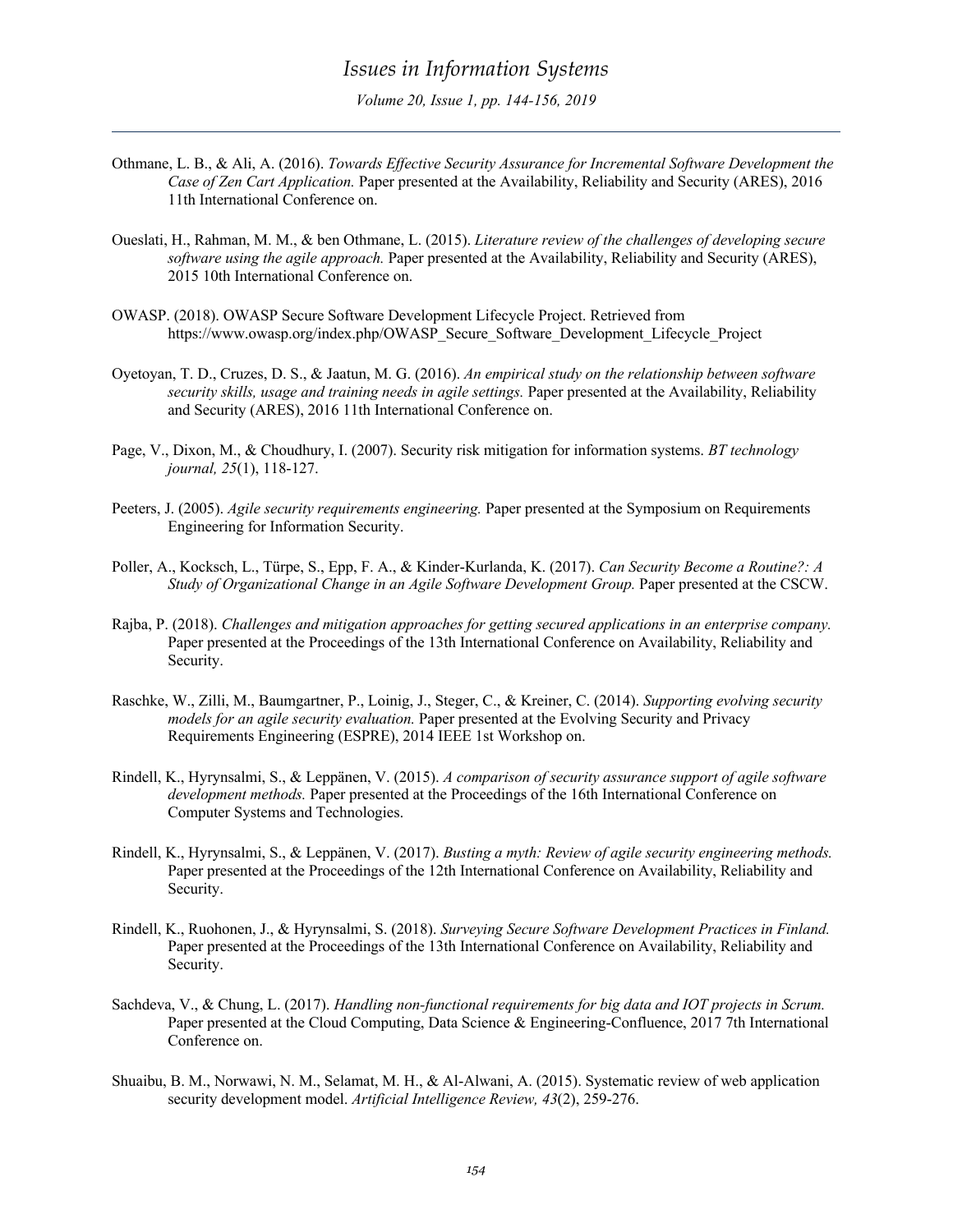- Singh, A. (2018). *Integrating the Extreme Programing Model with Secure Process for Requirement Selection.* Paper presented at the 2018 Second International Conference on Electronics, Communication and Aerospace Technology (ICECA).
- Siponen, M., Baskerville, R., & Kuivalainen, T. (2005). *Integrating security into agile development methods.* Paper presented at the System Sciences, 2005. HICSS'05. Proceedings of the 38th Annual Hawaii International Conference on.
- Sonia, A. S., & Banati, H. (2014). FISA-XP: An Agile-based Integration of Security Activities with Extreme Programming. SIGSOFT So w. Eng. *Notes, 39*(3), 1-14.
- Subedi, B., Alsadoon, A., Prasad, P., & Elchouemi, A. (2016). *Secure paradigm for web application development.* Paper presented at the RoEduNet Conference: Networking in Education and Research, 2016 15th.
- Sullivan, B. (2010). Agile Security; or, How to defend applications with five-day release cycles. Retrieved from https://www.blackhat.com/presentations/bh-dc-10/Sullivan\_Bryan/BlackHat-DC-2010-Sullivan-SDL-Agile-slides.pdf
- Tappenden, A., Beatty, P., Miller, J., Geras, A., & Smith, M. (2005). *Agile security testing of web-based systems via httpunit.* Paper presented at the Agile Conference, 2005. Proceedings.
- Terpstra, E., Daneva, M., & Wang, C. (2017). *Agile Practitioners' Understanding of Security Requirements: Insights from a Grounded Theory Analysis.* Paper presented at the 2017 IEEE 25th International Requirements Engineering Conference Workshops (REW).
- Tøndel, I. A., Oyetoyan, T. D., Jaatun, M. G., & Cruzes, D. (2018). *Understanding challenges to adoption of the Microsoft elevation of privilege game.* Paper presented at the Proceedings of the 5th Annual Symposium and Bootcamp on Hot Topics in the Science of Security.
- van der Heijden, A., Broasca, C., & Serebrenik, A. (2018). *An empirical perspective on security challenges in largescale agile software development.* Paper presented at the Proceedings of the 12th ACM/IEEE International Symposium on Empirical Software Engineering and Measurement.

VersionOne. (2018). 12th Annual State of Agile Report.

- Villamizar, H., Kalinowski, M., Viana, M., & Fernández, D. M. J. a. p. a. (2018). A Systematic Mapping Study on Security in Agile Requirements Engineering.
- Wang, W., Gupta, A., & Niu, N. (2018). *Mining Security Requirements from Common Vulnerabilities and Exposures for Agile Projects.* Paper presented at the 2018 IEEE 1st International Workshop on Quality Requirements in Agile Projects (QuaRAP).
- Wäyrynen, J., Bodén, M., & Boström, G. (2004). *Security engineering and eXtreme programming: An impossible marriage?* Paper presented at the Conference on Extreme Programming and Agile Methods.

Williams, L. (2012). What agile teams think of agile principles. *Communications of the ACM, 55*(4), 71-76.

Williams, L. (2018). *Continuously integrating security.* Paper presented at the Proceedings of the 1st International Workshop on Security Awareness from Design to Deployment.